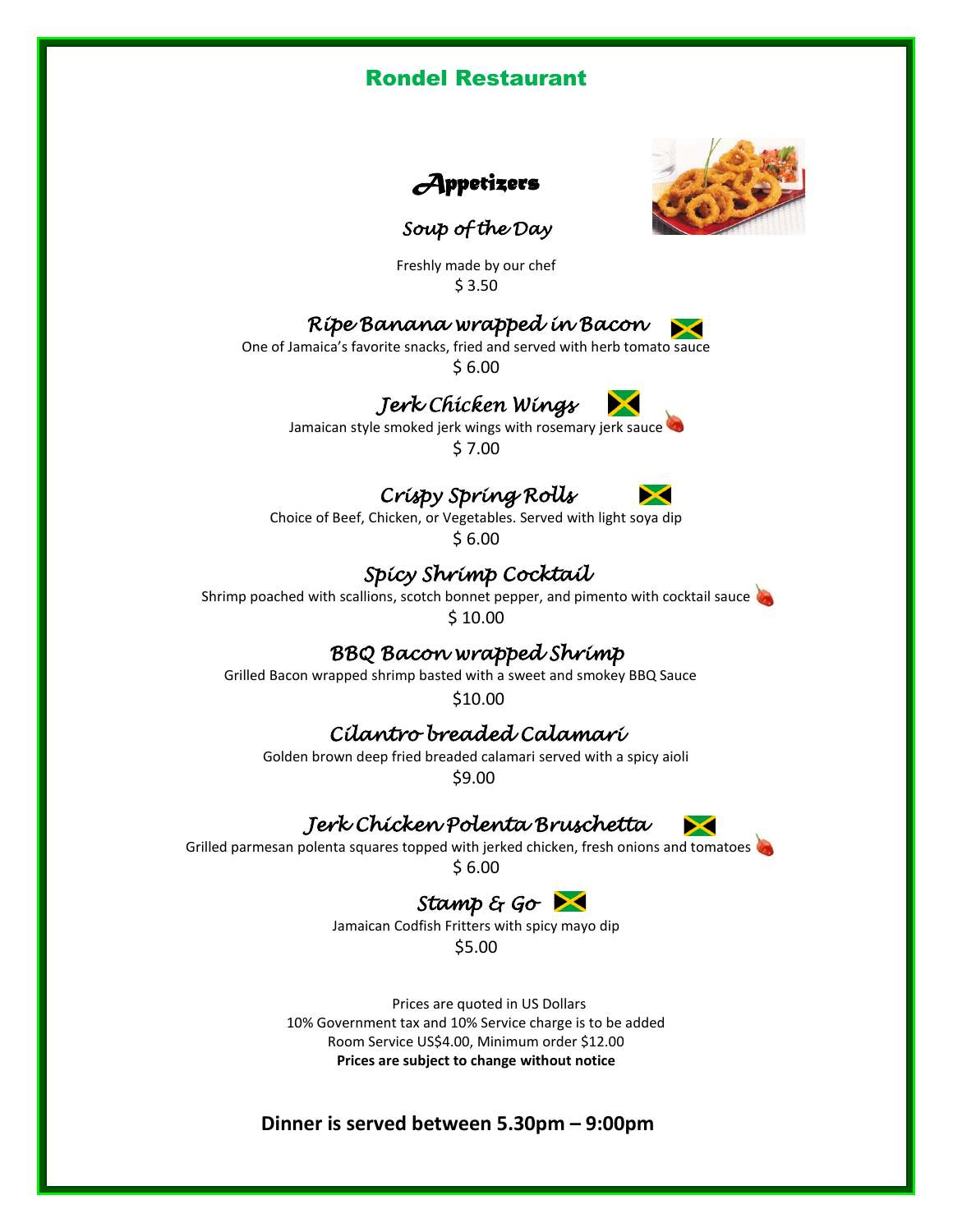# *Pasta*

## *Pasta and Callaloo Blended in a Cheese Sauce*

Callaloo cooked in a creamy white cheese sauce and served with linguini

\$ 14.00

## *Classic Spaghetti and Meat Sauce*

Thin spaghetti served with our home-made meaty Bolognese sauce topped with parmesan cheese

\$ 13.00

## *Lobster Alfredo*

Lobster cooked in Alfredo sauce and served on a bed of linguini

\$ 26.00

## *Shrimp Scampi Farfalle*

Lightly tossed shrimp with farfalle pasta in a herbed garlic butter sauce

\$25.00

# *Chicken Fusilli*

Tender chicken breast cubed and sautéed in a creamy mushroom sauce served on a bed of fusilli pasta

#### $$18.00$ *Local Rasta Pasta*

Seasonal vegetables tossed with a garlic basil pesto served with penne pasta topped with Jamaican Ackee \$ 14.00

*The above Pasta and Vegetarian dishes are served with soup of the day or salad and garlic bread* 

# *Pizza*

*Cheese or Vegetarian Pizza*  **\$15.00** *Pepperoni or Jerk Chicken Pizza*  **\$16.00** *Shrimp or Lobster Pizza*  **\$20.00**



## *Vegetarian*

*Negril Pasta Salad*  Fresh Farmers Market Vegetables tossed with tomato Penne salad

**\$13.00**

## *Stir Fry Vegetables*

Fresh vegetables, ginger, garlic seasoned and stir fried in olive oil and finished with light soy sauce

**\$14.00**

### *Stew Peas*

A delicious stew with a combination of seasonal vegetables, herbs and spices and coconut cream

#### **\$ 13.00**

*The above Vegetarian dishes are served with soup of the day or salad and rice or potato* Prices are quoted in US Dollars

10% Government tax and 10% Service charge is to be added

Room Service US\$4.00, Minimum order \$12.00

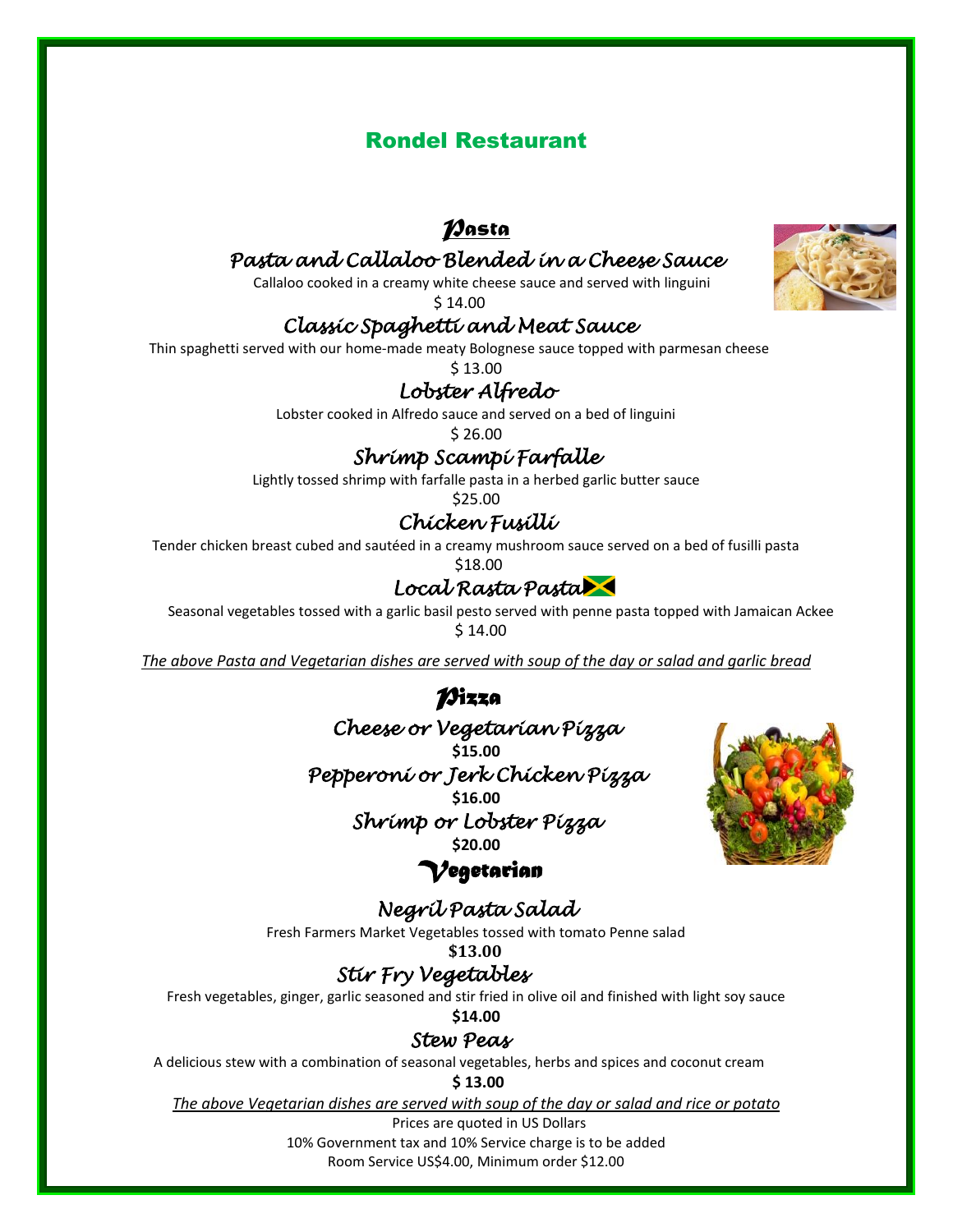## *Seafood*

## *Garlic Herb Shrimp*

Seasoned the Jamaican way and served with rice \$25.00

## *Coconut Shrimp*

Seasoned shrimp in a crunchy coconut flaked batter served with sweet and sour sauce \$ 27.00

## *Jamaican Jerk Shrimp*

Spicy shrimp skewers with grilled pineapple, onions & bell peppers served with a mango salsa dip

# \$ 26.00

## *Grilled Filet of Snapper*

Filet Snapper grilled and served with tartar sauce

\$ 24.00

## *Steamed Filet of Snapper*

Filet Snapper steamed with callaloo, topped with mushroom sauce

\$ 24.00

## *Escoveitch Fish and Bammy*

Whole/Sliced Snapper fried and served with spicy escoveitch sauce and bammy \$ 25.00

## *Lemon Grass Curried Lobster*

Lobster sauté with lemongrass, yellow curry and coconut milk served with shredded coconut \$ 26.00

## *Lobster Tails with Pineapple Jerk Sauce*

Lobster tails grilled and basted with our house pineapple jerk sauce

\$32.00

## *Grilled Lobster*

The ultimate lobster dish served with garlic butter \$ 32.00

## *Lobster Thermidor*

Cooked lobster meat in a creamy white wine sauce baked with parmesan cheese \$ 33.00

# *Surf & Turf*

Seared 4 oz Filet Mignon & a Caribbean spiny Lobster tail with a parsley/garlic butter dip

\$ 31.00

 *Seafood dishes are served with soup of the day or salad, hot vegetables and rice or potato*  Prices are quoted in US Dollars 10% Government tax and 10% Service charge is to be added Room Service US\$4.00, Minimum order \$12.00

**Prices are subject to change without notice**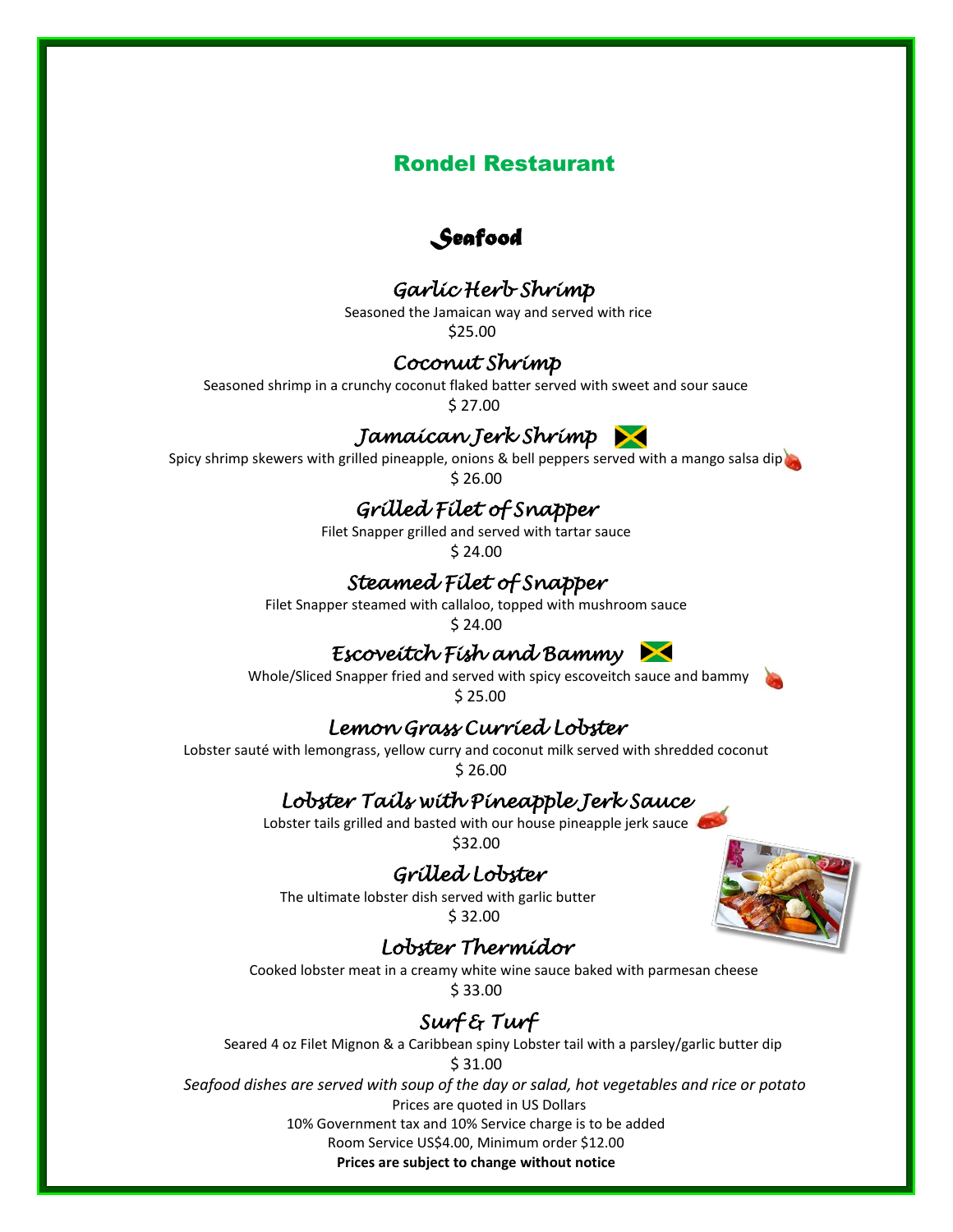

## *Filet Mignon*



Char grilled 8 oz Filet Mignon served with sautéed mushrooms & wine sauce \$ 28.00

## *Curried Goat*

Local goat meat slow cooked with yellow curry, onion, garlic, pimento and escallion served with plain rice \$ 20.00

## *Bacon Wrapped Chicken Breast*

Pan-fried chicken breast wrapped with bacon, deglazed with white wine, topped with [mushrooms](http://en.wikipedia.org/wiki/Mushrooms) and sweet peppers in a mushroom cream sauce \$ 20.00

## *Stuffed Chicken Breast*

 Chicken breast stuffed with Jamaican spinach and feta cheese, breaded and baked to perfection, Served with a tomato basil cream sauce \$20.00

#### *Sweet and Sour Pork*

Pork tenderloin seasoned, Served with Pineapple chunks, sweet peppers, onions & white Rice \$22.00

## *Apple Grilled Pork Chops*

Two pork chops grilled and glazed with soya apple sauce \$ 20.00

## *Braised Oxtail and Beans*

Oxtail seasoned and slow cooked in a flavorful mild brown sauce topped with butter beans. \$23.00

 *Entrees are served with soup of the day or salad, hot vegetables and rice or potato* 

Prices are quoted in US Dollars 10% Government tax and 10% Service charge is to be added Room Service US\$4.00, Minimum order \$12.00 **Prices are subject to change without notice**

#### **Dinner is served between 5.30pm – 9:00pm**